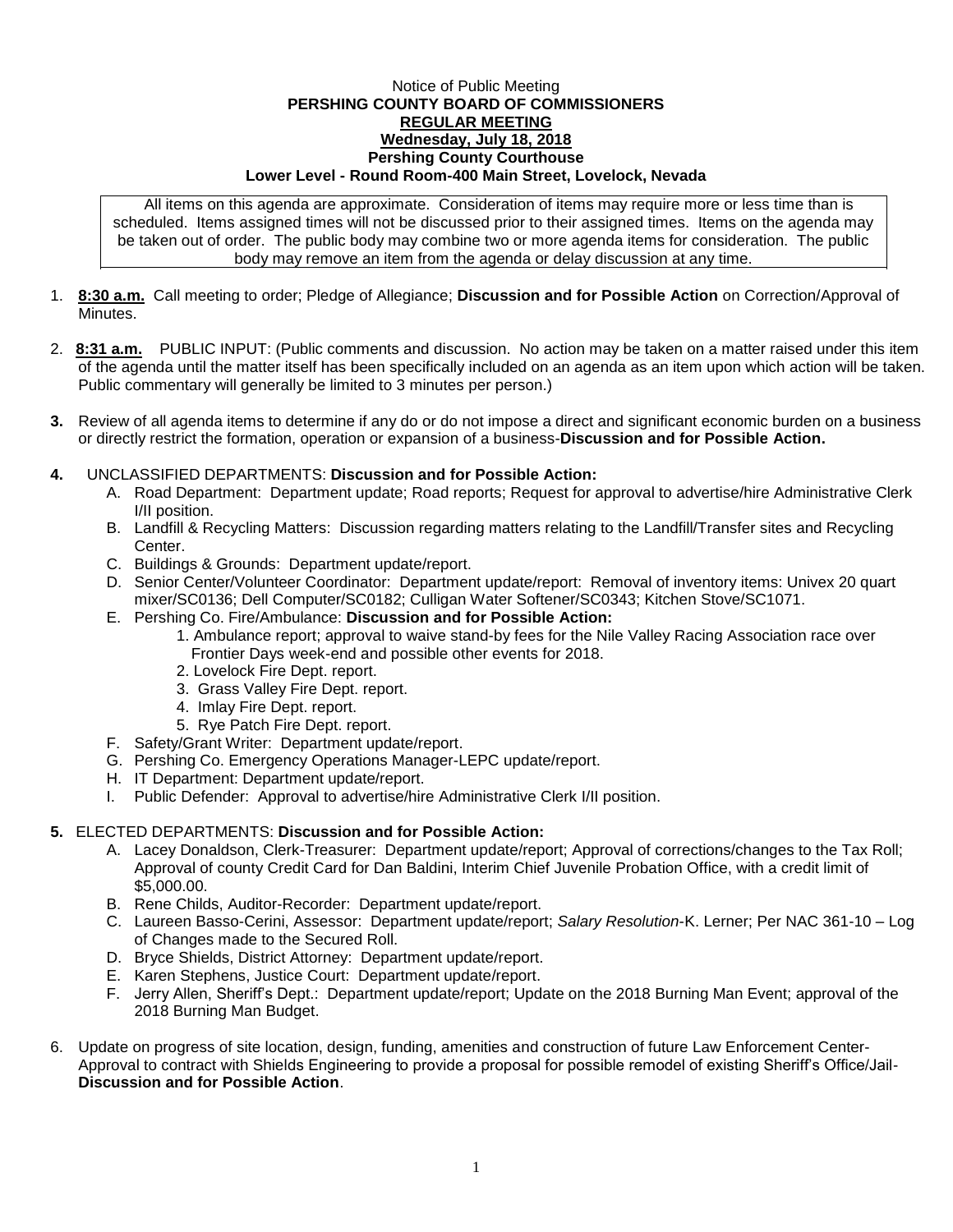- *7.* Proclamations and Awards: **Discussion and for Possible Action**-(The Pershing County Board of Commissioners may make a Proclamation or present a service or other award on behalf of the County) *Proclamation-Glen Rose-50 years – Fire Department.*
- 8. Grass Valley Advisory Board: Update on matters relating to the Grass Valley area.
- 9. Derby Field Airport: Update on matters relating to the Derby Field Airport.
- **10. 9:30 a.m.** Daniel Astle: Eagle Scout project-Request to collect recyclable electronics and transport to recycling center in Carson City, Nevada- **Discussion and for Possible Action**.
- 11. Review/changes to the draft Pershing County Water Resource Plan- **Discussion and for Possible Action**.
- 12. **10:00 a.m.** Public Hearing on a Resolution authorizing a Medium-Term Obligation in the amount of \$230,694.65 to enable Pershing County to purchase one (1) 938 M Wheel Loader for the Pershing County Landfill- **Discussion and for Possible Action**.
- 13. **10:15 a.m.** Nevada Rural Housing Authority: Approval of a Resolution providing for the transfer of Pershing County's 2018 Private Activity Bond Volume Cap to the Nevada Rural Housing Authority; and other matters related thereto; and approval of Certificate of Transfer of Volume Cap- **Discussion and for Possible Action**.
- 14. Litigation Meeting.
- 15. Report from Legal Counsel.
- 16. Report from Administrative Assistant/HR Representative-County Commissioner's Office; Request from Karen Wesner, HR Rep. for approval to have authority to grant the approval to advertise/hire/department transfers for vacant positions-**Discussion and for Possible Action.**
- 17. Update on the Pershing County Economic Development and Conservation Act- **Discussion and for Possible Action.**
- 18. Items for future agendas- **Discussion and for Possible Action.**
- 19. Correspondence.
- 20. Matters of the Board for Discussion.

Board Member reports. Board Liaison reports. (Nevada Works, Safety, Hospital Board, Emergency Management, Cemetery, Recreation Board, WNDD, Pe. Co. Economic Dev./ , Community Center, Airport Advisory Board; Museum Advisory Board, Library Board, Senior Center Advisory Board, Central Nevada Water Authority, Planning Board, Broadband Advisory Board, 911 Committee, Solid Waste Management Recycling Advisory Board, Pe. Co. Volunteer Advisory Board, T. V. Board, Frontier Coalition, Humboldt River Water Basin Authority.)

- 21. PUBLIC INPUT: (Public comments and discussion. No action may be taken on a matter raised under this item of the agenda until the matter itself has been specifically included on an agenda as an item upon which action will be taken. Public commentary will generally be limited to 3 minutes per person.)
- 22. Approval of Vouchers-**Discussion and for Possible Action**.
	- **NOTICE:** The County Commission may by law receive information from legal counsel regarding potential or existing litigation involving a matter over which the County Commission has supervision, control, jurisdiction or advisory power, and such gathering does not constitute a meeting of the County Commission pursuant to Nevada Revised Statutes **241.015.**